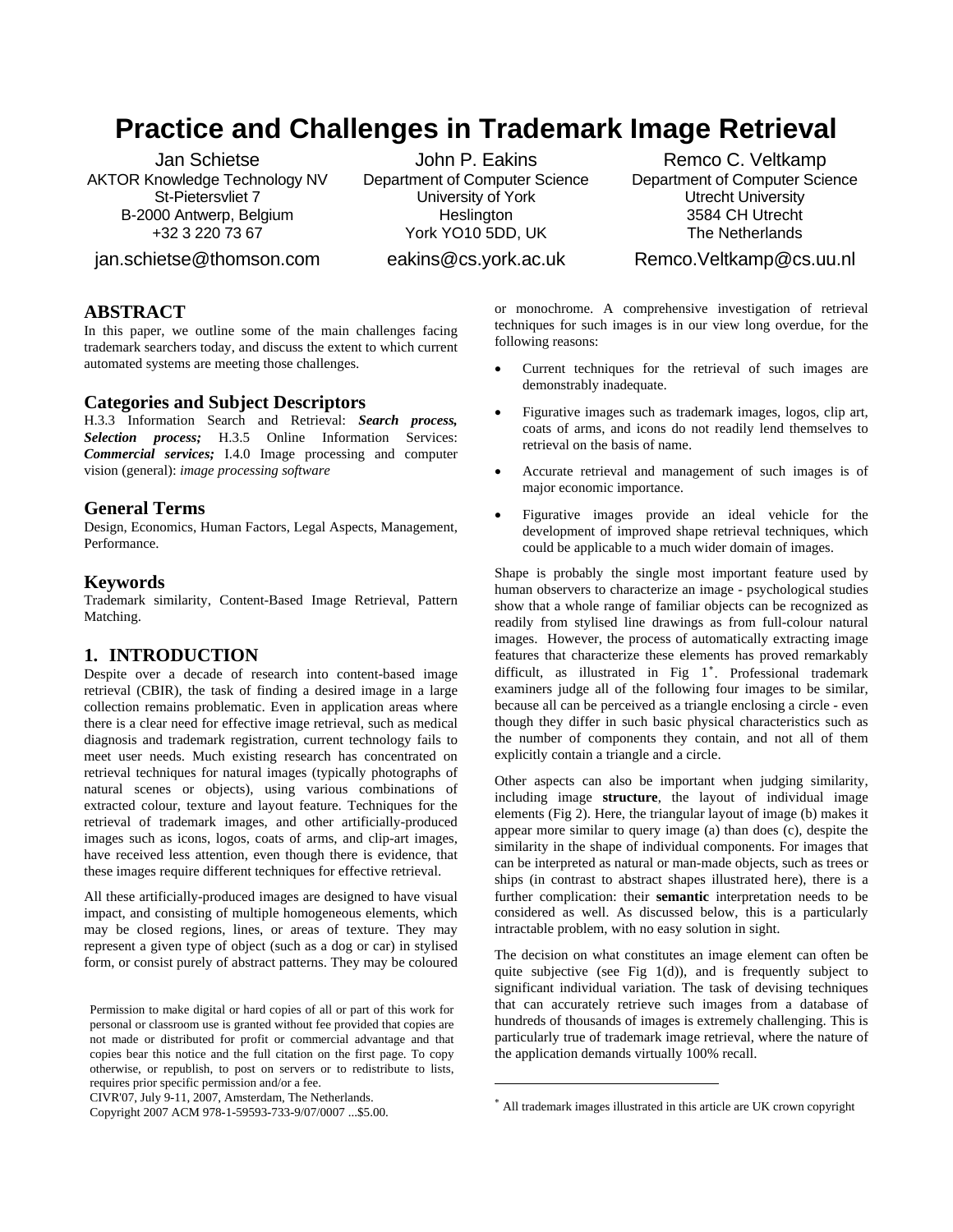

Fig. 1. Example of four figurative images judged by professional trademark examiners to be perceptually similar.

Several further problems are holding back the development of successful retrieval techniques in this area. Partial matching of shapes (see Fig 3(a) and (b) below) is problematic because commonly used feature-based approaches, which generate global feature vectors, do not apply. Developing efficient indexing techniques is crucial when databases can contain literally millions of shapes. However, this is difficult because the ordinary 'point access methods' for feature vectors lose efficiency in highdimensional search space, and there is a need for new techniques for indexing their relative spatial layout. This is true not only for proprietary databases, but also the collection of trademark images on the web.

## **2. Trademark Image Retrieval**

One of the major issues in the Intellectual Property field is trademark infringement. It is very important for a firm to know if there are other firms which are using "confusingly similar" trademark logos with respect to their newly designed trademark logo since this can lead to a (costly) legal battle; this is a search task. Besides that, firms with "strong" trademarks want to monitor all new registrations of trademarks since they do not want to admit trademarks which are similar to their own trademark on the market; this is a watch task.

Thomson Compu-Mark (TCM) is the market leader of trademark research with offices in Antwerp, Milan, Stockholm, Paris, London, Boston and Tokyo. They are offering both search and watch products for textual and graphic trademarks. We will describe in some more detail the 2 basic trademark research

products, i.e. the search and watch product.

Typically a search is performed when one wants to launch a new product or service in the market. A trademark (candidate) is created by a name creation team, but before registration they want to perform a check if there are registered trademarks which are similar to their trademark candidate because the marketing campaign will fail when an existing trademark successfully opposes the registration of the new trademark. To check potential infringement one wants to compare the trademark candidate to all registered trademarks in a set of registers and classes defining both the geographic region and the goods and the services attached to the new product/service.

Trademarks are registered in individual countries (by the Trademark Offices) and by international organisations like OHIM (Office of Harmonization for the Internal Market) for European trademarks, or WIPO (World Intellectual Property Organization) for international trademarks.

In table 1a we list the sizes of the International register (INTE), the Community Trademark register (CTM), the Benelux register (BENE), the French register (FRAN) and the UK register (GBRI). As can be observed, about 30% of all registered trademarks contain next to the textual information graphical elements.

Trademarks are registered for a certain product/service class. This classification (there are 45 different product categories) defines the goods or services you can use your trademark for.



Fig. 2. A typical trademark image (a), together with an image judged to have perceptually similar aspects (b), and one judged to have little perceptual similarity (c).



Fig 3. Examples of inadequacy of whole image based measures. Trademark examiners judge that image (a) should retrieve (b), though its global shape is very different. In contrast, (c) should not retrieve (d), even though their edge direction histograms are virtually identical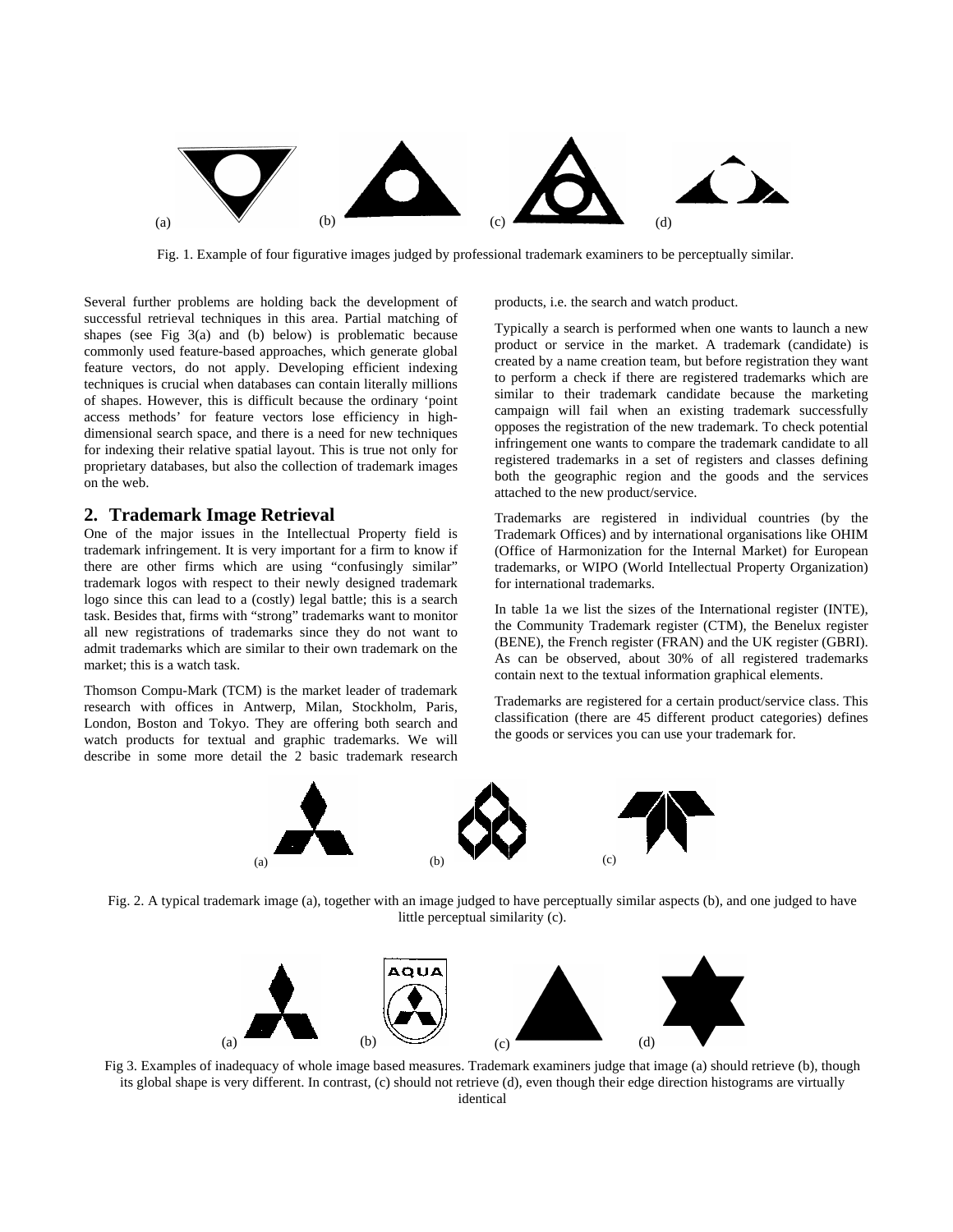| <b>Trademark</b><br>register | Number of<br>trademarks | Nr. of trademarks<br>with logo |
|------------------------------|-------------------------|--------------------------------|
| <b>INTE</b>                  | 667659                  | 209700                         |
| <b>CTM</b>                   | 447421                  | 151398                         |
| <b>BENE</b>                  | 440481                  | 140686                         |
| <b>FRAN</b>                  | 961355                  | 298665                         |
| <b>GBRI</b>                  | 816807                  | 223125                         |

**Table 1a. Trademark Database sizes** 

Examples are:

- Class 32: Beers; mineral and aerated waters and other nonalcoholic drinks; fruit drinks and fruit juices; syrups and other preparations for making beverages.
- Class 13: Firearms; ammunition and projectiles; explosives; fireworks.
- Class 42: Scientific and technological services and research and design relating thereto; industrial analysis and research services; design and development of computer hardware and software; legal services.

The result of a search done in a set of registers and classes is a report containing a list of registered trademarks similar to the "candidate trademark". Legal experts will use this report to form an opinion about whether it is safe to register (to avoid claims).

The situation is different when you own a registered trademark. To protect your trademark from infringement it is useful to perform a watch, because if you use as trademark logo a triangle with a hand inside to sell hand cream you will want to oppose another producer which registers a logo also containing triangles with a hand for facial cream since an average consumer might be confused about this.

| Table 1b. Number of new Trms in 2006 |  |  |  |  |  |
|--------------------------------------|--|--|--|--|--|
|--------------------------------------|--|--|--|--|--|

| <b>Trademark Register</b> | # new trademarks in 2006 |
|---------------------------|--------------------------|
| <b>INTE</b>               | 44.727                   |
| <b>CTM</b>                | 66.653                   |
| <b>BENE</b>               | 27.327                   |
| <b>FRAN</b>               | 69.706                   |
| GBRI                      | 32.383                   |

If a watch is performed, every day one compares the watched trademark with all new trademarks published that day. Similar trademarks are reported on a daily basis to the watch client and again legal experts will evaluate these possible infringements and decide if it is appropriate to start a legal action. This is called opposition.

In table 1b we list the number of new trademarks in the year 2006 in the same registers as in table 1a. As you can see for each register you have several hundreds of new trademarks per day.

# **3. EXISTING TRADEMARK SEARCH TECHNOLOGY**

Until now, the principal means of organizing service- and trademark image collections for retrieval has been to use manually assigned classification codes to reflect image content. The most widely used system is the Vienna classification developed by the World Intellectual Property Organization. In principle, this solves the problem of retrieving all images similar to a given logo by ensuring that similar images will receive identical classification codes.

| Table 2. Extract from Vienna Codes |
|------------------------------------|
|------------------------------------|

| 3.5.1   | Rabbits, hares                                                                     |  |  |
|---------|------------------------------------------------------------------------------------|--|--|
| 3.5.3   | Squirrels                                                                          |  |  |
| 3.5.5   | Beavers, marmots, badgers, martens, mink                                           |  |  |
| 3.5.7   | Rats, mice, moles                                                                  |  |  |
| 3.5.9   | Hedgehogs, porcupines                                                              |  |  |
| 3.5.11  | Pangolins, anteaters                                                               |  |  |
| 3.5.15  | Kangaroos, koalas                                                                  |  |  |
|         |                                                                                    |  |  |
| 26.3    | TRIANGLES, LINES FORMING AN ANGLE                                                  |  |  |
| 26.3.1  | One triangle                                                                       |  |  |
| 26.3.2  | Two triangles, one inside the other                                                |  |  |
| 26.3.3  | More than two triangles, inside one another                                        |  |  |
| 26.3.4  | Several<br>triangles, juxtaposed,<br>joined<br>$\alpha$<br>intersecting            |  |  |
| 26.3.10 | Triangles containing one or more circles, ellipses<br>or polygons (except 26.3.11) |  |  |
| 26.3.11 | Triangles containing one or more quadrilaterals                                    |  |  |
| 26.3.12 | Triangles containing<br>other<br>one<br><b>or</b><br>more<br>geometrical figures   |  |  |
| 26.3.23 | Lines or bands forming an angle                                                    |  |  |

An extract of the codes can be found in Table2.

Practically, it goes as follows. Every new registered/published trademark logo will be analysed and will be attributed one or more Vienna codes. These codes will be added as indexes in the database. When a logo search has to be carried out, one determines which Vienna codes could be attached to the order (i.e. query) trademark logo. These codes will then be queried and the human expert will be presented a list of trademark logos which will have to be verified visually one by one, and the human expert has to decide whether or not it will be put in the search report as being similar, or at least relevant for the client.

The watch is organized in a similar way. One compares for all device (i.e. drawing) watch orders the attached Vienna codes to the codes of the newly registered and when there is a match, the resulting query logo is compared with the newly registered logo. It is again a human expert who does the final evaluation.

However, this approach suffers from two major drawbacks, both inherent in any retrieval system based on manual classification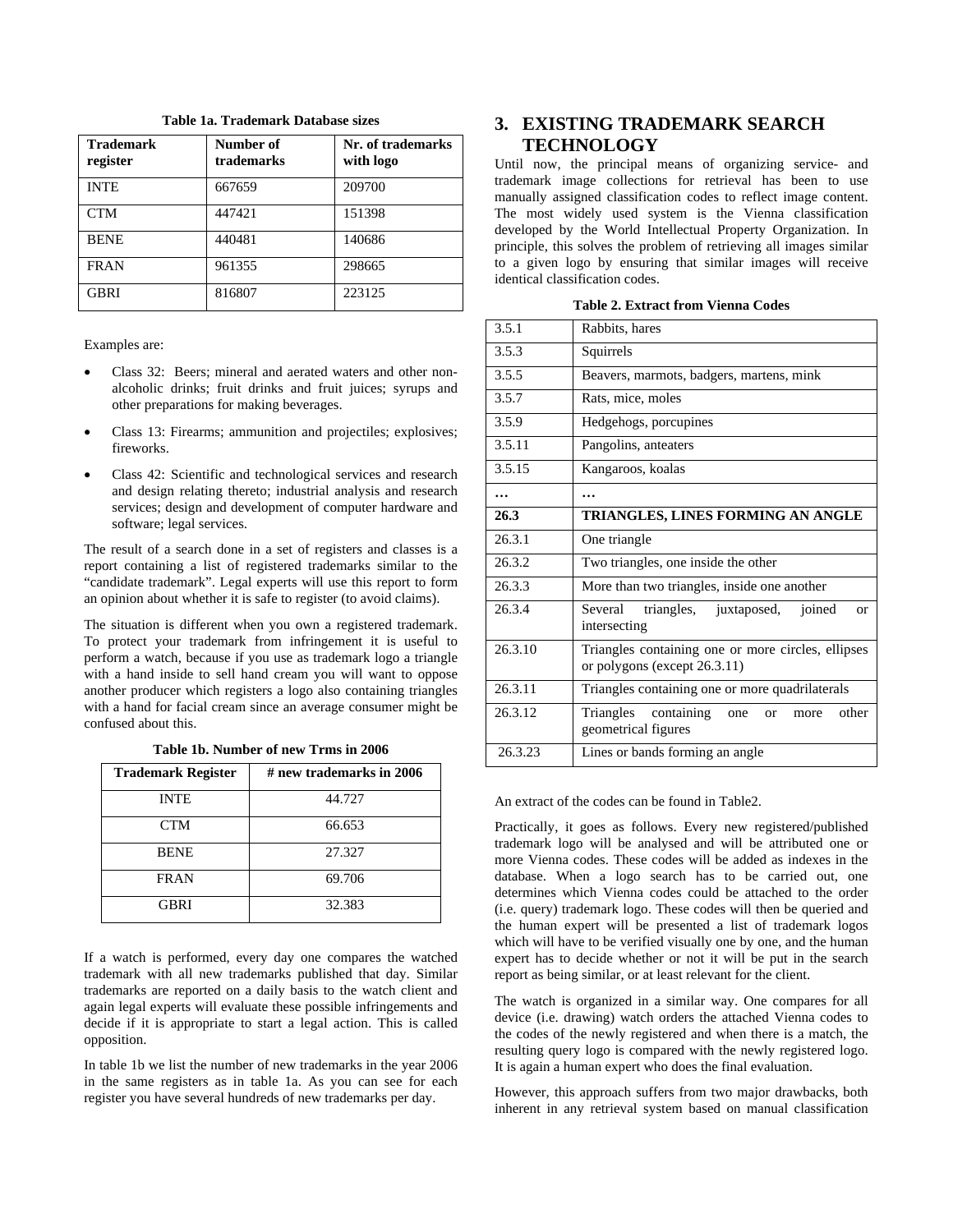codes. Manual classification of images is time-consuming and potentially error-prone, and classification codes are not always helpful for retrieval, particularly for abstract images. Similarity judgments may be based on a number of criteria, including overall shape, the shapes of image components, the spatial configuration of components and the presence of particular types of object (image semantics). No current classification scheme can reflect the full range of such criteria.

As a result, both in search and watch, the human expert is confronted with large sets of logos to inspect. The ranking of the query result is also quasi random. Only by using some combination matching one can influence the ranking of the retrieved trademarks.

For example, for a search order containing a hand and a triangle, one typically queries first the logos containing a hand AND a triangle, and next one would query all logos with a hand and all logos with a triangle. The first category "should" contain the most similar trademarks. The other queries can also contain similar images because the trademark knowledge logic can lead to the conclusion that trademarks with a very dominant hand in their logo are confusingly similar.

Since TCM is confronted with faster and faster delivery times and higher quality constraints together with the fact that the number of trademark logos grows rapidly, it becomes necessary to investigate the possibilities of a system or decision support tool based on content based image retrieval (CBIR) techniques to streamline their device searching ensuring consistency and an acceptable degree of precision and recall. It is especially crucial that no confusingly similar trademarks are missed while doing a trademark search.

# **4. POSSIBLE FUTURE TECHNOLOGY**

By investigating the field for device mark comparison in detail, it is clear that a high level of sophistication is needed to provide a refined similarity comparison and ranking system. In contrast to spotting identical or near-identical images, the challenge for providing refined similarity measurement and judgement comparable is much bigger. The human decision taking in the current device watch and search product lines of TCM is based on *refined image understanding* (decomposing images, recognizing explicit but also more implicit image components and configurations), *refined comparison* (invariance for rotation, scaling, transformation, occlusion and noise), and last but not least on (*trade)mark knowledge* (judging the strength or weakness of used image elements, judging the relative importance of elements, etc). In these judgements, human experts perform an image interpretation based on recognition of shapes, regions, texture, text and spatial configuration.

On a high level an image retrieval system suited for comparing trademark images should fulfil the following constraints:

- One should take into account every possible interpretation of a trademark image.
- It should be possible to search in big sets of images with an acceptable speed (relatively short delivery times).
- Very similar (to the query image) images in the database can not be missed (zero tolerance).

• Trademark images should be compared in great detail (such as shape, contour, and structure) taking into account all sorts of transformations (such as rotation, scaling, inversion, and blurring).

# **4.1 Scope**

Before going into detailed characteristics of a trademark image retrieval systems it is important to elaborate on the scope of an "ideal" trademark image system.

First of all we have to take care of the semantic gap problem. For a search of a logo with a lion, the client will want to receive in his search result all logos containing a lion, even if the "image characteristics" of both lions are completely different. In that case we are dealing with a semantic search and as a result this kind of orders will not be solved by a "traditional" content based image retrieval system which compares contours, shapes, lines or structures. Fortunately, it is easier to perform a search with natural objects than for more geometric order queries (the number of logos to inspect are smaller and the decision is easier).

The added value for abstract orders containing mainly geometric shapes will be higher, since currently with the text retrieval system, for this kind of orders the human expert is confronted with very large collections of logos which have to be inspected. This is simply due to the fact that a very big part of all registered trademark logos are abstract and the fact that in order to retrieve all potential similar trademarks using the Vienna codes, one should enter general/broad categories.

# **4.2 System Features**

The main characteristics of a possible solution for a trademark logo retrieval system are the following:

## **Order Query Specification**

In a 'Query by example' environment the order image is taken as a starting point, image understanding is performed by the system, and the analyst is able to provide additional information. Codification is no longer needed, except for image components with clear semantic meaning (natural objects like pelicans and known artefacts like the statue of liberty). It is clear that segmentation should be an important module in the image analysis component.

Since the human expert can indicate the relative importance of certain elements/shapes, add tags to natural objects, and correct the segmentation results, we will start from an analyzed and enriched order image.

#### **Analysis of target images**

The system should provide a (semi-)automatic analysis of new target images. This ensures the incorporation of new (trade)marks for device watching, and also incorporation of existing trademark databases for device searching. Coding should no longer be needed, except for image components with clear semantic meaning (natural objects and known artefacts). As in the case of the order query, it seems likely that the images are segmented.

#### **Robust to noise**

The system should be robust to noise in both order image and trademark logo images. Trademark logos with a noise level too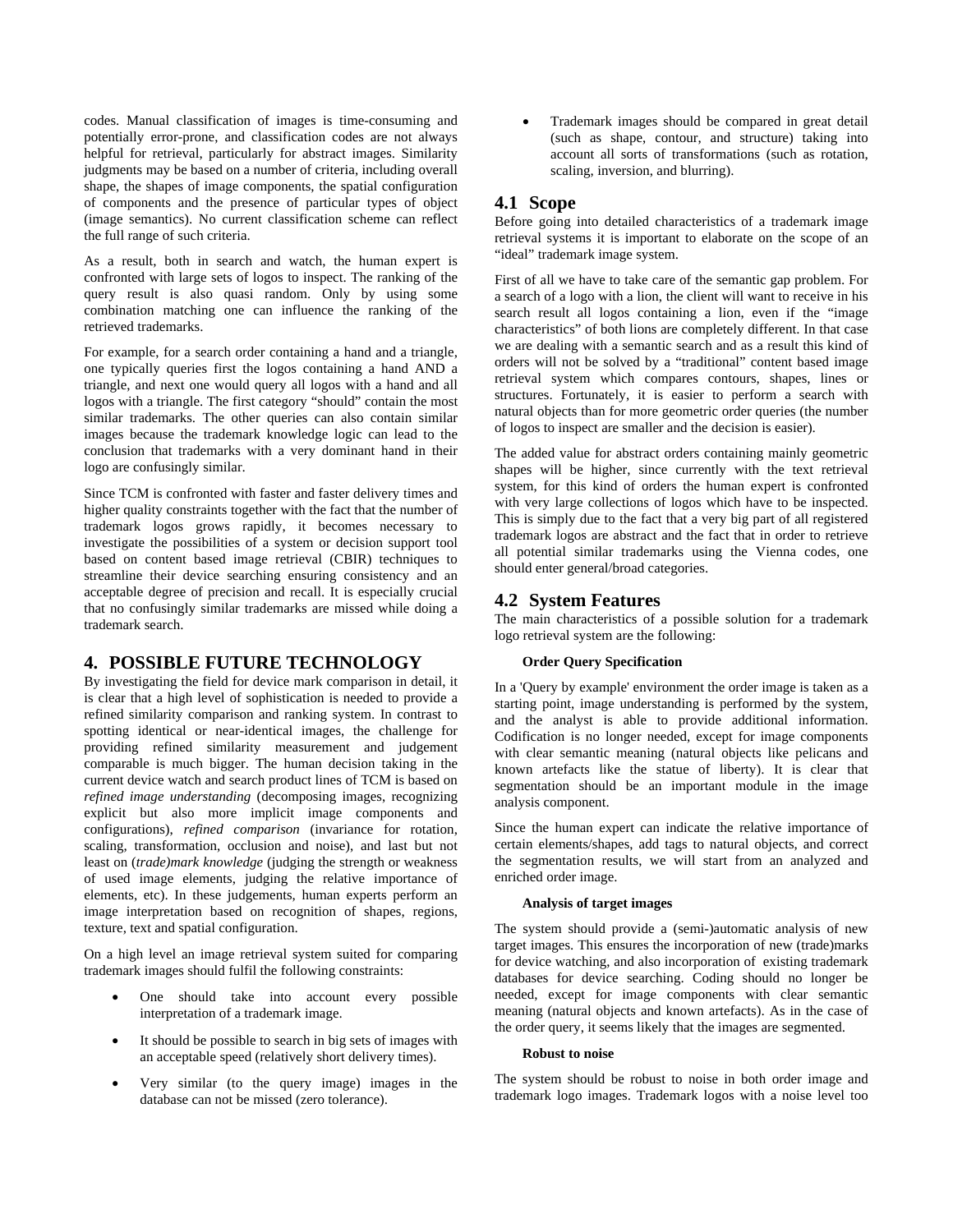high to do an automatic segmentation should be (semi) automatically cleaned.

#### **Advanced image interpretation**

The system should provide image interpretation, and should be able to detect image components like shapes, regions, texture, colour and text components. Also the spatial configuration of all components should be detected. The system should use humanperception-based segmentation to also identify more implicit shapes in the image or partially occluded shapes.

#### **Advanced image comparison**

The system should be able to compare device mark images by comparing all elements resulting from the image understanding step, and taking into account their spatial configuration. A query image with a circle in a triangle is more similar to a logo with both shapes present in a deformed way but in the same configuration than to a logo with a circle and triangle in a completely different configuration.

 This comparison of the shapes should remain effective under variations like rotation, scaling, transformation, partial occlusion and noise. It is essential for this application that partial matching is supported and on top of that the matching algorithm should reflect in detail how good the partial matching is and which parts of the images are matching.

The fact that text is present on a trademark logo is important. It is not needed to take into account the individual letters of the text, but the fact that a text field is present in both query and target logo in a comparable spatial configuration contributes to the similarity measure.

Colour is also recorded as image element attributes, and can be used as a feature in the comparison.

#### **(Trade)Mark Knowledge Layer**

The image comparison results are combined in (trade)mark knowledge rules to provide the similarity judgement and ranking. This provides the flexibility to tune/refine the system based on human expertise. One of the most important trademark features is dominance. The concept of dominance is influenced by the size or other characteristics of a shape or object but also the frequency of occurrence of a certain object can influence the fact that it is dominant. For example: if there are only a very limited number of trademarks which use a certain shape in their logo, then this shape is very distinctive and therefore dominant. Even if there are stars, triangles or circles added to the distinctive shape (for example a swoosh) it will be important to retrieve all trademarks containing this distinctive shape and to rank them high. Trademarks containing stars, triangles or circles can lead also to a similar trademark but the probability is much lower.

It should be possible to tune the system in order to solve quality issues from clients or internal quality checks. Therefore the system should represent all information in an image content graph. Based on comparison results from both graphs, a *tuneable (trade)mark logic layer* decides on the overall similarity between order and trademark logo. This knowledge representation approach will enable quality updates and complaint solving.

#### **Acceptance**

The similar device marks are presented in an acceptance environment, that provides ranking, and logical groupings. The analyst acceptance is used to refine the proposal even more by using relevance-feedback. The human expert should also be provided with tools supporting consistent selection.

#### **Indexing**

The fast delivery times are implying that a trademark image retrieval solution also includes advanced indexing schemes that provide a fast response despite the complexity of the underlying computations.

## **4.3 Benefits**

The benefits of a system such as the one described above would be quite considerable. Such a system should make it possible to deliver in a consistent way high volume logo searches and watches with quality assurance and controllable cost.

# **5. TECHNOLOGICAL CHALLENGES**

While trademark image retrieval has been the subject of considerable research over the last fifteen years [1], no system described in the literature is yet capable of meeting all the criteria set out above. A brief outline of previous research in the field is given below.

## **5.1 Previous research**

One strand of research has concentrated on extracting and comparing features from trademark images *taken as a whole*; The earliest example of the first approach was Kato's TRADEMARK system [2]. It maps normalized trademark images to an  $8 \times 8$  pixel grid, and calculated a *GF-vector* for each image from frequency distributions of black and edge pixels appearing in each cell of the grid. Query and stored images could then be matched by comparing GF-vectors. Other work following this approach include the following.

- Jain & Vailaya [3] use a two-stage process comprising rapid screening using edge direction histograms and moment invariants followed by template matching;
- Kim & Kim [4] calculate all Zernike moments up to order 17 for each stored and query image, and then select and use the moment with greatest discriminating power for matching;
- Ravela & Manmatha [5] use multi-resolution matching based on histograms of local curvature ratios and gradient orientations computed from Gaussian derivatives.

The second approach regards trademark images as a set of discrete components which are best matched on an individual basis. Overall image similarity can then be computed in a variety of ways from component similarities. The earliest example of this method was the STAR system developed by Wu et al. [6]. This system is based on the principles that perceived trademark similarity is a function of shape, structural and semantic similarity, and that human intervention is essential to achieve acceptable results. The first stage of processing thus involves human indexers, who segment trademark images into perceptually meaningful components. A mixture of human and automated labelling can then be performed, assigning shape features such as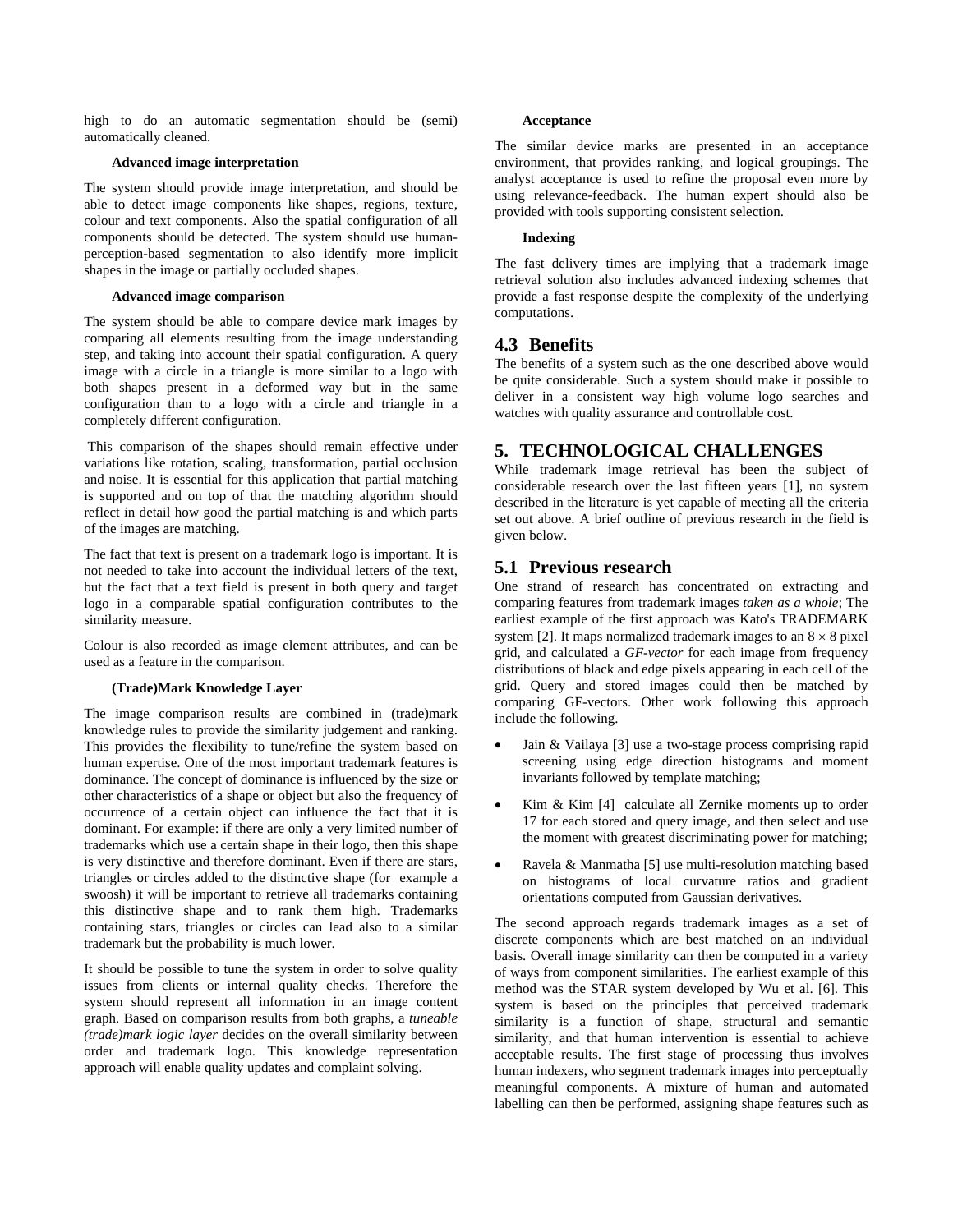Fourier descriptors and moment invariants, structural features such as the presence of regular patterns of shapes and semantic features such as the presence of particular types of object. The overall similarity between trademarks can then be computed from component feature similarities.

The ARTISAN<sup>[1](#page-5-0)</sup> system developed by Eakins et al. [7] is based on similar principles, though with the important difference that all segmentation and feature extraction is performed automatically. Gestalt principles are used to derive rules allowing individual image components to be grouped into perceptually significant families. Similarity matching can be performed at three levels: whole images, component families or individual image components. More recent versions of the system [8] have incorporated multiresolution analysis to remove texture and group low-level components into higher-level regions, as well as a wider range of shape and structural features.

ARTISAN's use of Gestalt principles has been taken one step further by Alwis and Austin [9], who aim to identify all significant line segments in an image and then cluster these into perceptually significant units according to Gestalt rules. Rather than using conventional similarity matching, their system uses an evidence counting method based on feature values extracted from closed contours in both raw images and "Gestalt" images.

Another technique based on differing views of an image is that of Leung and Chen [10]. They characterize regions as either solid or line-like, extracting boundary contours for the former and skeletons for the latter. After extracting features from line segments derived from both types of representation, overall image similarity is computed by performing a best match between line segments in query and stored images.

# **5.2 Limitations of current systems**

Despite considerable ingenuity by researchers into trademark matching, it is clear that a significant gap remains between the needs of users and the capabilities of current technology. Indeed, it is not immediately apparent that researchers have always been aware of user needs, suggesting that much research may not even have tried to tackle the most pressing problems. Taking the criteria from Section 3 in turn:

*1. One should take into account every possible interpretation of a trademark image.* Studies of the ways by which humans perceive and interpret images confirm that it is a complex process [11], and one that is not straightforward to model in software [12]. However, most research to date has concentrated on matching trademarks purely on the basis of shape or other low-level features. Some researchers have looked at shape features derived from the image as a whole, while others have compared shape features derived from components of segmented images. Some have used regions as the basis for shape comparison, others have used line segments. But with the exception of Alwis & Austin [9] and to a lesser extent Eakins et al. [7], there have so far been few attempts to base image matching on *multiple* views of an image.

 $\overline{a}$ 

- 2. *It should be possible to search in big sets of images with an acceptable speed (relatively short delivery times).* Most research to date has been conducted on relatively small sets of trademark images, many researchers using collections of little more than a thousand images. Search efficiency has therefore not been a high priority, though the two-stage approach of Jain & Vailaya [3] demonstrates the feasibility of one approach to the problem. In the future, significant improvements in search efficiency will still be needed before any system becomes usable in a commercial environment.
- 3. *Very similar (to the query image) images in the database can not be missed (zero tolerance).* This is a fundamental requirement of trademark searching, though not necessarily true of image searching in general. For many applications such a journalism and fashion, it does not matter if some relevant images are missed as long as the ones retrieved are acceptable to users. In this context it is important that the retrieval effectiveness of prototype systems should be exhaustively investigated.
- 4. *Trademark images should be compared in great detail (such as shape, contour, and structure) taking into account all sorts of transformations (such as rotation, scaling, inversion, and blurring).* This requirement is in fact relatively easy for current image matching technology to fulfil. Most, if not all, current feature matching and shape comparison techniques are either inherently invariant to transformations, or can be made so. Multi-resolution matching can handle images at varying levels of detail and blurring. However, this kind of processing is extremely computationally expensive. Hence the more exhaustively query and stored images have to be analysed, the slower the system. Even with the most powerful modern computers, there still needs to be a tradeoff between speed and effectiveness.

# **5.3 Challenges and prospects for future progress**

Perhaps the most serious limitation of current automated systems lies in the area of initial image analysis. Unless all crucial features of target images have been effectively computed and stored, subsequent matching is unlikely to identify all relevant similarities. As indicated above, an ideal system should be able to recognize similarities of shape, structure, and semantics, and to be able to handle (possibly stylised) text – a challenge well beyond the capability of current technology. Even at the level of retrieval by shape or structure, considerable advances will need to be made in modelling human image perception.

The importance of providing alternative representations based on different views of an image has already been mentioned. One possible way to achieve this is follows:

- *Line-based views* of an image can be generated by taking the output from a suitable edge detector and aggregating it into perceptually significant groupings according to Gestalt principles, following the approach pioneered by Alwis and Austin [9].
- *Region-based views* can be generated by multiresolution analysis using techniques derived from those already developed by Eakins et al [8], augmented by texture

<span id="page-5-0"></span>*<sup>1</sup> Automatic Retrieval of Trademark Images by Shape ANalysis*